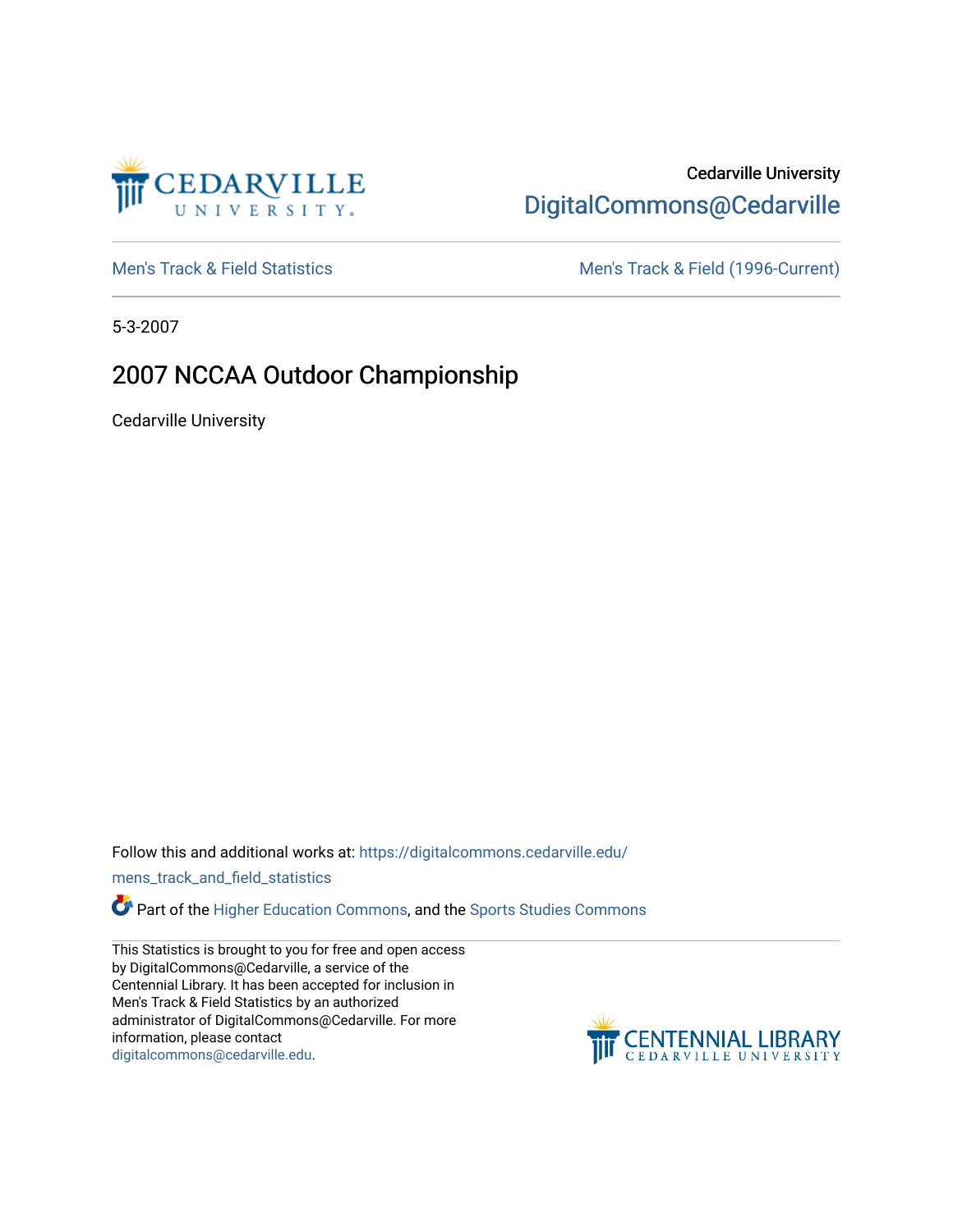# **NCCAA Outdoor Championship**

## **May 3-5, 2007 Taylor University- Upland, Ind.**

|  |  |  | Men - Team Rankings - 21 Events Scored |  |  |  |  |
|--|--|--|----------------------------------------|--|--|--|--|
|--|--|--|----------------------------------------|--|--|--|--|

|        | 1) Malone              | 127                 | 2) Cedarville              |         | 126            |
|--------|------------------------|---------------------|----------------------------|---------|----------------|
|        | 3) Greenville          | 118                 | 4) Indiana Wesleyan        |         | 114.50         |
|        | 5) Bethel IN           | 103                 | 6) Roberts Wesleyan        |         | 75             |
|        | 6) Taylor              | 75                  | 8) Olivet Nazarene         |         | 71.50          |
|        | 9) Faith Baptist Bible | 12                  | 10) North Central          |         | 10             |
|        | 11) Dallas Baptist     | 8                   | 12) Trinity Christian      |         | 7              |
|        | 13) Spring Arbor       | 6                   | 14) Southwestern Christian |         | $\overline{a}$ |
|        |                        |                     |                            |         |                |
|        | Men 100 Meter Dash     |                     |                            |         |                |
|        |                        |                     |                            |         |                |
|        | Name                   | Year School         | Seed                       | Prelims | Н#             |
|        |                        |                     |                            |         |                |
|        | Preliminaries          |                     |                            |         |                |
|        | 1 King, Geoffrey       | JR Bethel (Ind.)    | 10.74                      | 10.88Q  | З              |
|        | 2 Renford, Jarod       | JR Greenville       | 10.93                      | 10.970  | ı              |
|        | 3 Brown, Ian           | SO Taylor           | 10.98                      | 11.020  | 2              |
|        | 4 Warhop, Chris        | JR Bethel (Ind.)    | 10.99                      | 11.060  | $\overline{2}$ |
|        | 5 Laing, Lamont        | SR Taylor           | 11.14                      | 11.080  | 3              |
|        | 6 Ugonna, Nnamdi       | SO Greenville       | 11.12                      | 11.130  | ı              |
|        | 7 Beyioku, Josh        | FR Indiana Wesleyan | 11.37                      | 11.25q  | 1              |
|        | 8 Rush, Matt           | SR Greenville       | 11.29                      | 11.27q  | 3              |
|        | 9 Ford, Jeb            | SO Malone           | 11.28                      | 11.32   | ı              |
|        | 10 Huwa, Heston        | Trinity Bible       | 11.38                      | 11.34   | 2              |
|        | 11 Gordon, Harold      | FR Greenville       | 11.22                      | 11.38   | 2              |
|        | 12 Sawin, Jimmy        | SR Cedarville       | 11.29                      | 11.38   | 3              |
|        | 13 Collet, Thomas      | FR Indiana Wesleyan | 11.14                      | 11.40   | з              |
|        | 14 Wauthier, Derrick   | JR Olivet Nazarene  | 11.16                      | 11.43   | 1              |
|        | 15 Conrad, Patrick     | SR Indiana Wesleyan | 11.24                      | 11,45   | 2              |
|        | 16 West, Jeremiah      | Trinity Bible       | 11.61                      | 11.49   | 3              |
|        | 17 Krieger, Bryan      | FR Malone           | 11.42                      | 11.62   | 2              |
|        | 18 Yates, Evan         | Trinity Bible       | 11.57                      | 11.68   | 3              |
|        | 19 Waggoner, David     | SR Dallas Baptist   | 11.44                      | 11.71   | 1              |
|        |                        |                     |                            |         |                |
|        | Men 100 Meter Dash     |                     |                            |         |                |
|        |                        |                     |                            |         |                |
|        | Name                   | Year School         | Prelims                    | Finals  | Points         |
|        |                        |                     |                            |         |                |
| Finals |                        |                     |                            |         |                |
|        | 1 King, Geoffrey       | JR Bethel (Ind.)    | 10.88                      | 10.90   |                |
|        | 2 Renford, Jarod       | JR Greenville       | 10.97                      | 11.04   |                |
|        | 3 Brown, Ian           | SO Taylor           | 11.02                      | 11.22   |                |
|        | 4 Warhop, Chris        | JR Bethel (Ind.)    | 11.06                      | 11.27   |                |
|        | 5 Laing, Lamont        | SR Taylor           | 11.08                      | 11.28   |                |
|        | 6 Ugonna, Nnamdi       | SO Greenville       | 11.13                      | 11.40   |                |
|        | 7 Beyioku, Josh        | FR Indiana Wesleyan | 11.25                      | 11.42   |                |
|        | 8 Rush, Matt           | SR Greenville       | 11.27                      | 15.00   |                |
|        | Preliminaries          |                     |                            |         |                |
|        | 9 Ford, Jeb            | SO Malone           | 11.32                      |         |                |
|        | 10 Huwa, Heston        | Trinity Bible       | 11.34                      |         |                |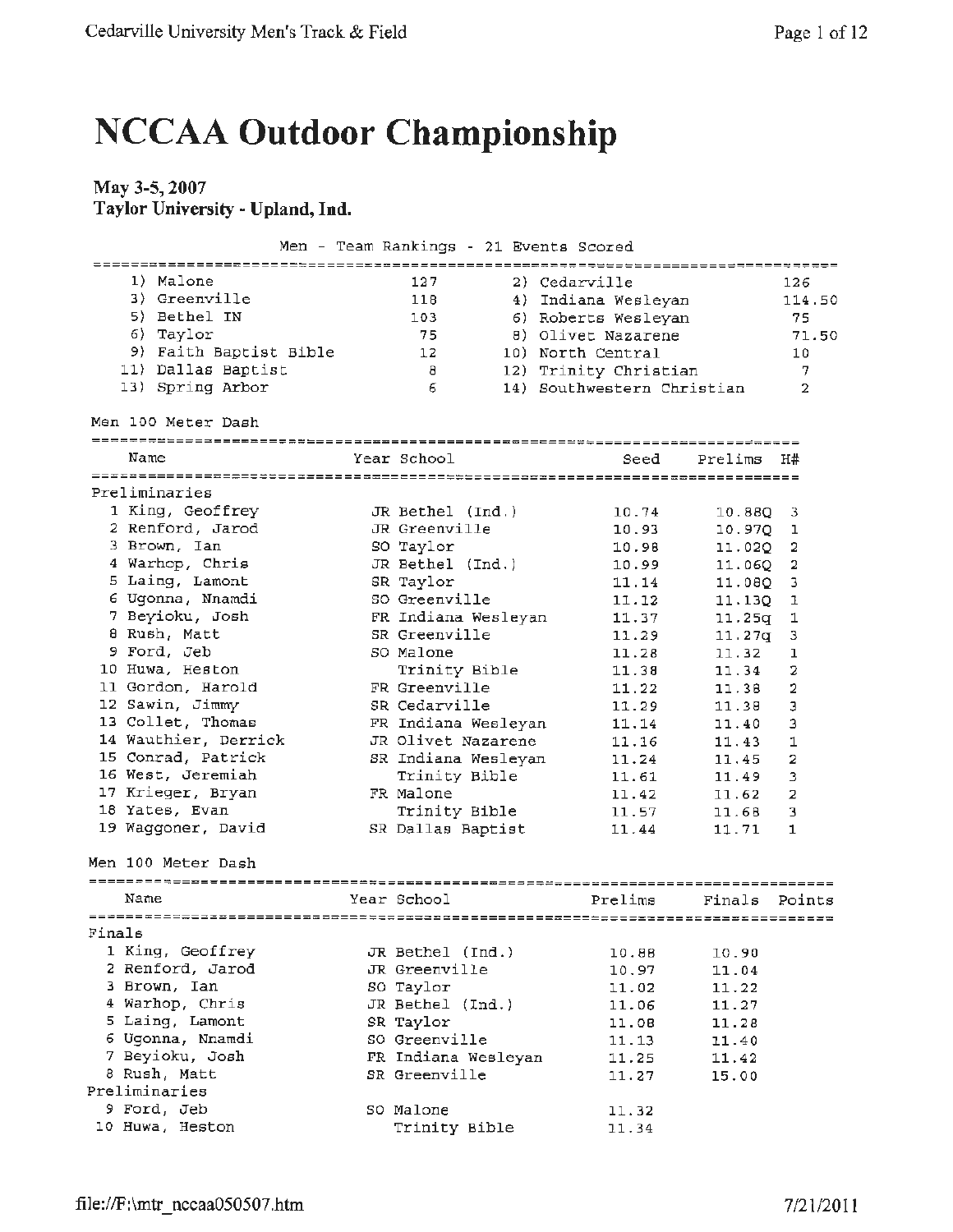k,

|        | 11 Gordon, Harold                      | FR Greenville                    | 11.38          |                  |        |
|--------|----------------------------------------|----------------------------------|----------------|------------------|--------|
|        | 12 Sawin, Jimmy                        | SR Cedarville                    | 11.38          |                  |        |
|        | 13 Collet, Thomas                      | FR Indiana Wesleyan              | 11.40          |                  |        |
|        | 14 Wauthier, Derrick                   | JR Olivet Nazarene               | 11.43          |                  |        |
|        | 15 Conrad, Patrick                     | SR Indiana Weslevan              | 11.45          |                  |        |
|        | 16 West, Jeremiah                      | Trinity Bible                    | 11.49          |                  |        |
|        | 17 Krieger, Bryan                      | FR Malone                        | 11.62          |                  |        |
|        | 18 Yates, Evan                         | Trinity Bible                    | 11.68          |                  |        |
|        | 19 Waggoner, David                     | SR Dallas Baptist                | 11.71          |                  |        |
|        | Men 200 Meter Dash                     |                                  |                |                  |        |
|        |                                        |                                  |                |                  |        |
|        | Name                                   | Year School                      | Seed           | Prelims          | H#     |
|        | 1 King, Geoffrey                       | JR Bethel (Ind.)                 | 21.53          | $21.93Q$ 1       |        |
|        | 2 Renford, Jarod                       | JR Greenville                    | 21.79          | 22.21Q           | 2      |
|        | 3 Brown, Ian                           | SO Taylor                        | 21.98          | 22.39Q 2         |        |
|        | 4 Garnett, Ryan                        | SR Greenville                    | 22.08          | 22.430 1         |        |
|        | 5 Thomas, Brandon                      | JR Bethel (Ind.)                 | 22.35          | 22.46q           | 2      |
|        | 6 Smith, Alvin                         | JR Olivet Nazarene               | 22.84          | $22.54$ q        | 1      |
|        | 7 Ford, Jeb                            | SO Malone                        |                | 22.82q           | 2      |
|        | 8 Collet, Thomas                       | FR Indiana Wesleyan              | 22.29          | 23.05g           | ı      |
|        | 9 Ugonna, Nnamdi                       | SO Greenville                    | 23.14          | 23.13            | 2      |
|        | 10 Wauthier, Derrick                   | JR Olivet Nazarene               | 22.63          | 23.33            | 2      |
|        | 11 Krieger, Bryan                      | FR Malone                        | 22.87          | 23.41            | 1      |
|        | 12 Gordon, Harold                      | FR Greenville                    | 23.05          | 23.44            | 2      |
|        |                                        |                                  | 23.60          | 23.72            | 1      |
|        | 13 Yates, Evan                         | Trinity Bible                    |                |                  |        |
|        | Men 200 Meter Dash                     |                                  |                |                  |        |
|        |                                        |                                  |                |                  |        |
|        | Name                                   | Year School                      | Prelims        | Finals Points    |        |
|        |                                        |                                  |                |                  |        |
| Finals |                                        |                                  |                |                  |        |
|        | 1 King, Geoffrey                       | JR Bethel (Ind.)                 | 21.93          | 21.71            |        |
|        | 2 Renford, Jarod                       | JR Greenville                    | 22.21          | 22.14            |        |
|        | 3 Garnett, Ryan                        | SR Greenville                    | 22.43          | 22,25            |        |
|        | 4 Brown, Ian                           | SO Taylor                        | 22.39          | 22.25            |        |
|        | 5 Thomas, Brandon                      | JR Bethel (Ind.)                 | 22.46          | 22.46            |        |
|        | 6 Collet, Thomas                       | FR Indiana Wesleyan              | 23.05          | 22.84            |        |
|        | 7 Smith, Alvin                         | JR Olivet Nazarene               | 22.54          | 22.89            |        |
|        | 8 Ford, Jeb                            | SO Malone                        | 22.82          | 25.55            |        |
|        | Preliminaries                          |                                  |                |                  |        |
|        | 9 Ugonna, Nnamdi                       | SO Greenville                    | 23.13          |                  |        |
|        | 10 Wauthier, Derrick                   | JR Olivet Nazarene               | 23.33          |                  |        |
|        |                                        | FR Malone                        | 23.41          |                  |        |
|        | 11 Krieger, Bryan                      | FR Greenville                    |                |                  |        |
|        | 12 Gordon, Harold<br>13 Yates, Evan    | Trinity Bible                    | 23.44<br>23.72 |                  |        |
|        | Men 400 Meter Dash                     |                                  |                |                  |        |
|        |                                        |                                  |                |                  |        |
|        | Name                                   | Year School                      | Seed           | Prelims          | H#     |
|        |                                        |                                  |                |                  |        |
|        | 1 Smith, Alvin                         | JR Olivet Nazarene               | 49.19          | 49.840           | 3.     |
|        | 2 Garnett, Ryan                        | SR Greenville                    | 49.05          | 49.99Q           | 1      |
|        | 3 Starr, Samuel                        | FR Cedarville                    | 50.45          | 51.00Q           | 2      |
|        | 4 Thomas, Brandon                      | JR Bethel (Ind.)                 | 49.60          | 49.90q           | з      |
|        | 5 Beight, Michael                      | FR Cedarville                    | 51.31          | 50.02q           | 3      |
|        | 6 Dates, CJ                            | SO Roberts Wesleyan              | 50.46          | 50.44q           | 1      |
|        | 7 Wetherell, Brad<br>8 Episcopo, Brian | FR Taylor<br>JR Indiana Wesleyan | 50.74<br>50.85 | 50.64g<br>50.76q | 3<br>3 |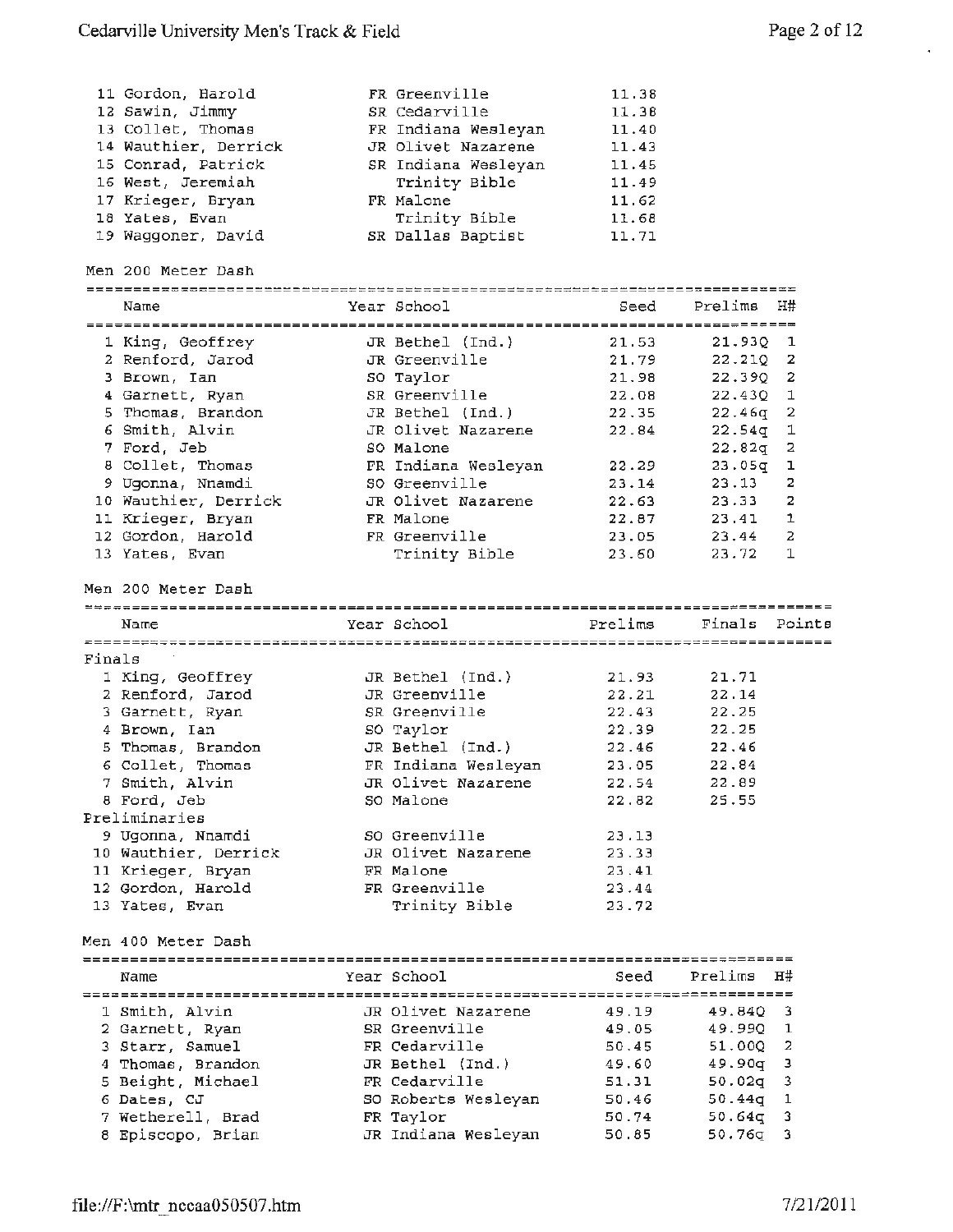|        |                                    |                                           | 51.03                         |          | 2      |
|--------|------------------------------------|-------------------------------------------|-------------------------------|----------|--------|
|        | 9 Gregory, Ryan<br>10 Carrick, Dan | JR Taylor                                 |                               | 51.28    |        |
|        |                                    | FR Indiana Wesleyan                       | 51.49                         | 51,31    | 3      |
|        | 11 Brooks, Alex                    | FR Greenville                             | 51.91                         | 51.73    | ı      |
|        | 12 Eckhardt, Patrick               | SR Indiana Wesleyan                       | 51.24                         | 51.87    | 1      |
|        | 13 Phillips, Nate                  | SO Bethel (Ind.)                          | 50.87                         | 52.99    | 1      |
|        | 14 Prieb, David                    | $JR$ Bethel $(Ind.)$                      | 51.04                         | 53.07    | 2      |
|        | 15 Sackett, Crosby                 | FR Roberts Wesleyan                       | 50.29                         | 53.18    | 2      |
|        | Men 400 Meter Dash                 |                                           |                               |          |        |
|        | Name                               | Year School                               | Prelims                       | Finals   | Points |
|        |                                    |                                           |                               |          |        |
| Finals |                                    |                                           |                               |          |        |
|        | 1 Garnett, Ryan                    | SR Greenville                             | 49.99                         | 48.54    |        |
|        | 2 Thomas, Brandon                  | JR Bethel (Ind.)                          | 49.90                         | 49.23    |        |
|        | 3 Smith, Alvin                     | JR Olivet Nazarene                        | 49.84                         | 49.37    |        |
|        | 4 Dates, CJ                        | SO Roberts Wesleyan                       | 50.44                         | 49.92    |        |
|        | 5 Beight, Michael                  | FR Cedarville                             | 50.02                         | 50.28    |        |
|        | 6 Starr, Samuel                    | FR Cedarville                             | 51.00                         | 50.37    |        |
|        | 7 Wetherell, Brad                  | FR Taylor                                 | 50.64                         | 50.85    |        |
|        | 8 Episcopo, Brian                  | JR Indiana Wesleyan                       | 50.76                         | 51.32    |        |
|        | Preliminaries                      |                                           |                               |          |        |
|        | 9 Gregory, Ryan                    | JR Taylor                                 | 51.28                         |          |        |
|        | 10 Carrick, Dan                    | FR Indiana Wesleyan                       | 51,31                         |          |        |
|        | 11 Brooks, Alex                    | FR Greenville                             | 51.73                         |          |        |
|        |                                    |                                           |                               |          |        |
|        | 12 Eckhardt, Patrick               | SR Indiana Wesleyan                       | 51.87                         |          |        |
|        | 13 Phillips, Nate                  | SO Bethel (Ind.)                          | 52.99                         |          |        |
|        | 14 Prieb, David                    | JR Bethel (Ind.)                          | 53.07                         |          |        |
|        | 15 Sackett, Crosby                 | FR Roberts Wesleyan                       | 53.18                         |          |        |
|        |                                    |                                           |                               |          |        |
|        | Men 800 Meter Run                  |                                           |                               |          |        |
|        |                                    |                                           |                               |          |        |
|        | Name                               | Year School                               | Seed                          | Prelims  |        |
|        |                                    |                                           | ============================= |          |        |
|        | 1 Sinick, Christopher              | FR Malone                                 | 1:53.95                       | 1:54.91Q |        |
|        | 2 Rono, Julius                     | JR Roberts Wesleyan                       | 1:53.21                       | 1:56.48Q |        |
|        | 3 Koch, Jerad                      | FR Olivet Nazarene                        | 1:56.16                       | 1:55.37Q |        |
|        | 4 Reel, Vincent                    | SO Bethel (Ind.)                          | 1:55.05                       | 1:56.780 |        |
|        | 5 Saunders, Josh                   | SO Cedarville                             | 1:57.07                       | 1:55.54Q |        |
|        | 6 Bond, Josh                       | JR Greenville                             | 2:00.81                       | 1:57.76Q |        |
|        | 7 Oyler, Rodney                    | FR Greenville                             | 1:55.26                       | 1:55.56q |        |
|        | 8 Leman, Chris                     | SO Taylor                                 | 1:55.21                       | 1:57.81q |        |
|        | 9 Schweikert, Nik                  | SO Malone                                 | 1:59.21                       | 1:57.91  |        |
|        | 10 Gingerich, Eric                 |                                           | 1:54.44                       | 1:59.04  |        |
|        |                                    | SR Indiana Wesleyan<br>SR Olivet Nazarene |                               |          |        |
|        | 11 Thompson, Jonathon              |                                           | 1:59.84                       | 2:00.17  |        |
|        | 12 Muzuma, Joshua                  | FR Trinity Christia                       | 1:58.41                       | 2:00.47  |        |
|        | 13 Budd, Andrew                    | FR Taylor                                 | 2:00.24                       | 2:00.62  |        |
|        | 14 Schweigert, Josh                | FR Indiana Wesleyan                       | 1:57.70                       | 2:01.05  |        |
|        | 15 Robertson, Alex                 | SO Greenville                             | 2:00.00                       | 2:01.47  |        |
|        | 16 Robinson, Scott                 | SO Bethel (Ind.)                          | 1:57.02                       | 2:02.04  |        |
|        | 17 Brooks, David                   | FR Taylor                                 | 1:56.86                       | 2:02.10  |        |
|        | 18 Maloney, Chris                  | FR Roberts Wesleyan                       | 2:00.13                       | 2:02.30  |        |
|        | 19 Muzuma, Joseph                  | FR Trinity Christia                       | 2:04.95                       | 2:02.97  |        |
|        | 20 Gray, Andrew                    | JR Bethel (Ind.)                          | 2:00.12                       | 2:04.72  |        |
|        | Men 800 Meter Run                  |                                           |                               |          |        |
|        |                                    |                                           |                               |          |        |
|        | Name                               | Year School                               | Prelims                       | Finals   | Points |
| Finals |                                    |                                           |                               |          |        |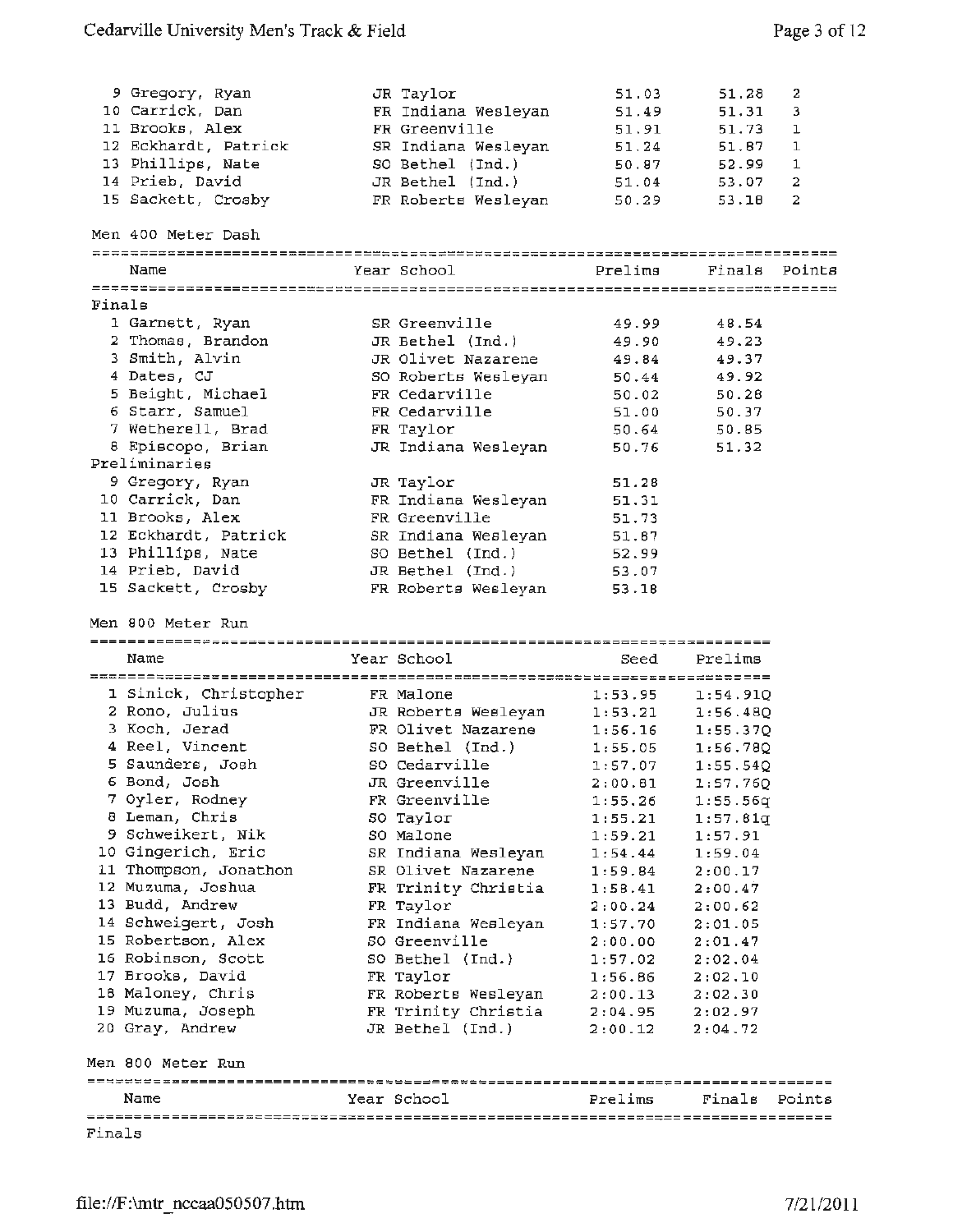| 1 Rono, Julius<br>2 Sinick, Christopher<br>3 Oyler, Rodney<br>4 Koch, Jerad<br>5 Bond, Josh<br>6 Reel, Vincent<br>7 Saunders, Josh<br>8 Leman, Chris<br>Preliminaries<br>9 Schweikert, Nik<br>10 Gingerich, Eric<br>11 Thompson, Jonathon<br>12 Muzuma, Joshua | JR Roberts Wesleyan<br>FR Malone<br>FR Greenville<br>FR Olivet Nazarene<br>JR Greenville<br>SO Bethel (Ind.)<br>SO Cedarville<br>SO Taylor<br>SO Malone<br>SR Indiana Wesleyan<br>SR Olivet Nazarene<br>FR Trinity Christia | 1:56.48<br>1:54.91<br>1:55.56<br>1:55.37<br>1:57.76<br>1:56.78<br>1:55.54<br>1:57.81<br>1:57.91<br>1:59.04<br>2:00.17<br>2:00.47 | 1:51.30<br>1:53.14<br>1:53.58<br>1:54.86<br>1:54.99<br>1:55.52<br>1:56.33<br>1:57.40 |        |
|----------------------------------------------------------------------------------------------------------------------------------------------------------------------------------------------------------------------------------------------------------------|-----------------------------------------------------------------------------------------------------------------------------------------------------------------------------------------------------------------------------|----------------------------------------------------------------------------------------------------------------------------------|--------------------------------------------------------------------------------------|--------|
| 13 Budd, Andrew<br>14 Schweigert, Josh<br>15 Robertson, Alex<br>16 Robinson, Scott<br>17 Brooks, David                                                                                                                                                         | FR Taylor<br>FR Indiana Wesleyan<br>SO Greenville<br>SO Bethel (Ind.)<br>FR Taylor                                                                                                                                          | 2:00.62<br>2:01.05<br>2:01.47<br>2:02.04<br>2:02.10                                                                              |                                                                                      |        |
| 18 Maloney, Chris<br>19 Muzuma, Joseph<br>20 Gray, Andrew<br>Men 1500 Meter Run                                                                                                                                                                                | FR Roberts Wesleyan<br>FR Trinity Christia<br>JR Bethel (Ind.)                                                                                                                                                              | 2:02.30<br>2:02.97<br>2:04.72                                                                                                    |                                                                                      |        |
|                                                                                                                                                                                                                                                                |                                                                                                                                                                                                                             |                                                                                                                                  |                                                                                      |        |
| Name                                                                                                                                                                                                                                                           | Year School                                                                                                                                                                                                                 | Seed                                                                                                                             | Finals                                                                               | Points |
| 1 Foss, Josh                                                                                                                                                                                                                                                   | SO Indiana Wesleyan                                                                                                                                                                                                         | 4:03.17                                                                                                                          | 3:58.75                                                                              |        |
| 2 Coates, Mike                                                                                                                                                                                                                                                 | JR Malone                                                                                                                                                                                                                   | 3:56.70                                                                                                                          | 3:59.04                                                                              |        |
| 3 Brooker, Jud                                                                                                                                                                                                                                                 | SO Cedarville                                                                                                                                                                                                               | 3:57.53                                                                                                                          | 4:00.08                                                                              |        |
| 4 Jellema, Andy                                                                                                                                                                                                                                                | SO Trinity Christia                                                                                                                                                                                                         | 4:01.05                                                                                                                          | 4:00.73                                                                              |        |
| 5 Miller, Joshua                                                                                                                                                                                                                                               | JR Indiana Wesleyan                                                                                                                                                                                                         | 4:02.50                                                                                                                          | 4:03.62                                                                              |        |
| 6 Carr, Kacey                                                                                                                                                                                                                                                  | SR Olivet Nazarene                                                                                                                                                                                                          | 3:59.40                                                                                                                          | 4:04.46                                                                              |        |
| 7 Baum, Justin                                                                                                                                                                                                                                                 | JR Malone                                                                                                                                                                                                                   | 4:04.12                                                                                                                          | 4:05.51                                                                              |        |
| 8 Oyler, Rodney                                                                                                                                                                                                                                                | FR Greenville                                                                                                                                                                                                               | 4:04.71                                                                                                                          | 4:06.83                                                                              |        |
| 9 Degafa, Wegene                                                                                                                                                                                                                                               | SO Roberts Wesleyan                                                                                                                                                                                                         |                                                                                                                                  | 4:09.26                                                                              |        |
| 10 Erway, Caleb                                                                                                                                                                                                                                                | SO Olivet Nazarene                                                                                                                                                                                                          | 4:00.70                                                                                                                          | 4:11.33                                                                              |        |
| 11 Bare, Daniel                                                                                                                                                                                                                                                | FR North Central (M)                                                                                                                                                                                                        | 4:09.90                                                                                                                          | 4:15.95                                                                              |        |
| 12 Gray, Andrew                                                                                                                                                                                                                                                | JR Bethel (Ind.)                                                                                                                                                                                                            | 4:10.44                                                                                                                          | 4:18.76                                                                              |        |
| 13 Gieske, John                                                                                                                                                                                                                                                | SR North Central (M                                                                                                                                                                                                         |                                                                                                                                  | 4:22.02                                                                              |        |
| 14 May, David                                                                                                                                                                                                                                                  | FR Olivet Nazarene                                                                                                                                                                                                          | 4:14.00                                                                                                                          | 4:22.67                                                                              |        |
| 15 Saunders, Payton                                                                                                                                                                                                                                            | SO Spring Arbor                                                                                                                                                                                                             | 4:45.00                                                                                                                          | 4:31.78                                                                              |        |
| 16 Lerner, Joseph                                                                                                                                                                                                                                              | FR Trinity Christia                                                                                                                                                                                                         | 4:21.75                                                                                                                          | 4:36.74                                                                              |        |
| 17 Gosnell, Greg                                                                                                                                                                                                                                               | FR Faith Baptist Bi                                                                                                                                                                                                         | 4:50.00                                                                                                                          | 4:57.54                                                                              |        |
| Men 5000 Meter Run                                                                                                                                                                                                                                             |                                                                                                                                                                                                                             |                                                                                                                                  |                                                                                      |        |
| Name                                                                                                                                                                                                                                                           | Year School                                                                                                                                                                                                                 | Seed                                                                                                                             | Finals                                                                               | Points |
|                                                                                                                                                                                                                                                                | JR Malone                                                                                                                                                                                                                   |                                                                                                                                  |                                                                                      |        |
| 1 Kienzle, Ryan<br>2 Roberts, Daniel                                                                                                                                                                                                                           |                                                                                                                                                                                                                             | 14:29.58<br>15:11.22                                                                                                             | 14:48.59<br>14:56.08                                                                 |        |
| 3 Rono, Julius                                                                                                                                                                                                                                                 | FR Cedarville<br>JR Roberts Wesleyan                                                                                                                                                                                        | 14:40.56                                                                                                                         | 15:03.61                                                                             |        |
|                                                                                                                                                                                                                                                                | SO Roberts Wesleyan                                                                                                                                                                                                         |                                                                                                                                  |                                                                                      |        |
|                                                                                                                                                                                                                                                                |                                                                                                                                                                                                                             | 15:34.01                                                                                                                         | 15:20.16                                                                             |        |
| 4 Degafa, Wegene                                                                                                                                                                                                                                               |                                                                                                                                                                                                                             |                                                                                                                                  |                                                                                      |        |
| 5 Robinson, Paul                                                                                                                                                                                                                                               | FR Malone                                                                                                                                                                                                                   | 15:07.77                                                                                                                         | 15:24.57                                                                             |        |
| 6 Herbert, Justin                                                                                                                                                                                                                                              | JR Cedarville                                                                                                                                                                                                               | 15:30.03                                                                                                                         | 15:39.16                                                                             |        |
| 7 Flake, Curtis                                                                                                                                                                                                                                                | SR Greenville                                                                                                                                                                                                               | 15:31.11                                                                                                                         | 15:41.86                                                                             |        |
| 8 Gaynor, Evan                                                                                                                                                                                                                                                 | FR Malone                                                                                                                                                                                                                   | 15:08.86                                                                                                                         | 15:46.60                                                                             |        |
| 9 Lane, Steve                                                                                                                                                                                                                                                  | FR Spring Arbor                                                                                                                                                                                                             | 16:57.00                                                                                                                         | 15:51.37                                                                             |        |
| 10 Rodriguez, Felix<br>11 Pechtel, Adam                                                                                                                                                                                                                        | FR Dallas Baptist<br>SR Taylor                                                                                                                                                                                              | 15:44.00<br>17:05.10                                                                                                             | 15:59.27<br>17:32.84                                                                 |        |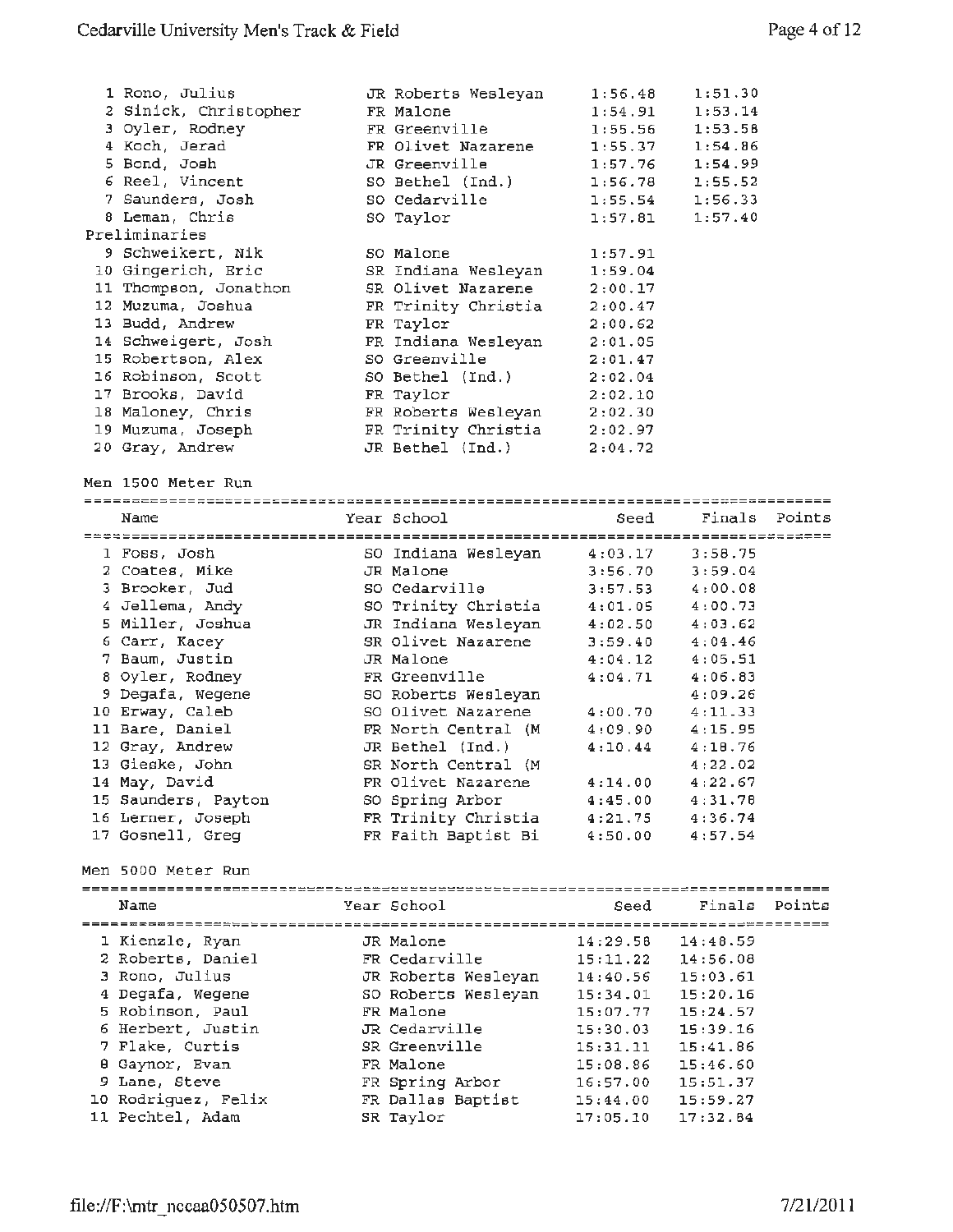Men 10000 Meter Run

|        | Name                  | Year School         | Seed     | Finals<br>Points      |  |
|--------|-----------------------|---------------------|----------|-----------------------|--|
|        |                       |                     |          |                       |  |
|        | 1 Rojas, Elias        | JR Indiana Wesleyan | 31:58.45 | 32:11.44              |  |
|        | 2 Herbert, Justin     | JR Cedarville       | 32:56.36 | 32:37.09              |  |
|        | 3 Richert, Ryan       | FR Olivet Nazarene  | 33:03.03 | 32:48.29              |  |
|        | 4 Ballard, Daniel     | JR Indiana Wesleyan | 32:45.88 | 33:13.57              |  |
|        | 5 Pabody, Michael     | FR Taylor           | 32:36.25 | 33:54.46              |  |
|        | 6 Pittman, Bryan      | SR Cedarville       | 33:33.79 | 33:57.68              |  |
|        | 7 McCracken, Dan      | FR Malone           | 33:55.58 | 34:35.43              |  |
|        | 8 Chase, Steve        | SR Spring Arbor     | 33:30.64 | 34:35.56              |  |
|        | 9 Gienapp, Kevin      | SR Spring Arbor     | 32:57.68 | 34:40.48              |  |
|        | 10 Trennepohl, Rob    | SO Cedarville       | 33:21.59 | 34:59.78              |  |
|        | 11 Naragon, Calyn     | SO Bethel (Ind.)    | 34:50.00 | 35:04.09              |  |
|        | 12 Jennys, Michael    | SO Grace            | 34:04.37 | 35:54.42              |  |
|        | 13 Voss, Robert       | FR Spring Arbor     | 34:05.12 | 36:00.31              |  |
|        | 14 Carr, Kody         | SO Olivet Nazarene  | 34:02.87 | 36:30.13              |  |
|        | -- Sprunger, Josh     | JR Spring Arbor     | 33:37.46 | DNF                   |  |
|        |                       |                     |          |                       |  |
|        | Men 110 Meter Hurdles |                     |          |                       |  |
|        |                       |                     |          |                       |  |
|        | Name                  | Year School         | Seed     | Prelims<br>Η#         |  |
|        |                       |                     |          |                       |  |
|        | Preliminaries         |                     |          |                       |  |
|        | 1 Renford, Jarod      | JR Greenville       | 14.86    | 14.80Q<br>3.          |  |
|        | 2 Waters, Rod         | JR Bethel (Ind.)    | 15.04    | 14.94Q<br>2           |  |
|        | 3 Weber, Zach         | JR Indiana Wesleyan | 14.71    | 15.070<br>1           |  |
|        | 4 Scott, Jason        | SR Cedarville       | 15.13    | 14.81q<br>з.          |  |
|        | 5 Bundenthal, Ryan    | SR Cedarville       | 14.96    | 2<br>15.25q           |  |
|        | 6 Rush, Matt          | SR Greenville       | 15.53    | 1<br>15.47q           |  |
|        | 7 Thompson, Jordan    | SO Olivet Nazarene  | 15.78    | 2<br>15.65q           |  |
|        | 8 Sauser, Ryan        | FR Faith Baptist Bi | 15.46    | $\mathbf 1$<br>15.71q |  |
|        | 9 Sauser, Jordan      | JR Faith Baptist Bi | 15.80    | 15.71<br>3            |  |
|        | 10 Tress, Brandon     | FR Cedarville       | 16.01    | $\mathbf 1$<br>15.94  |  |
|        | 11 Crist, Jason       | FR Taylor           | 15.54    | 3<br>15.94            |  |
|        | 12 Voss, Dave         | FR Taylor           | 15.83    | 16.04<br>1            |  |
|        | 13 Sample, Dane       | SR Greenville       | 16.10    | 3<br>16.22            |  |
|        | 14 Hare, Chris        | SR Malone           | 16.29    | 2<br>16.24            |  |
|        | 15 Styne, Caleb       | FR Dallas Baptist   | 16.82    | $\mathbf{1}$<br>16.26 |  |
|        | 16 Rudd, BJ           | SO Greenville       | 15.78    | $16.29$ 2             |  |
|        | 17 Robles, JP         | SO Taylor           | 16.44    | 2<br>16.69            |  |
|        | 18 West, Brady        | JR Malone           | 16.51    | 16.79<br>3            |  |
|        | 19 Preston, Andy      | FR Malone           | 16.72    | 17.16<br>1            |  |
|        |                       |                     |          |                       |  |
|        | Men 110 Meter Hurdles |                     |          |                       |  |
|        |                       |                     |          |                       |  |
|        | Name                  | Year School         | Prelims  | Finals<br>Points      |  |
|        |                       |                     |          |                       |  |
| Finals |                       |                     |          |                       |  |
|        | 1 Renford, Jarod      | JR Greenville       | 14.80    | 14.94                 |  |
|        | 2 Weber, Zach         | JR Indiana Wesleyan | 15.07    | 14.97                 |  |
|        | 3 Waters, Rod         | JR Bethel (Ind.)    | 14.94    | 15.03                 |  |
|        | 4 Scott, Jason        | SR Cedarville       | 14.81    | 15.26                 |  |
|        | 5 Bundenthal, Ryan    | SR Cedarville       | 15.25    | 15.37                 |  |
|        | 6 Thompson, Jordan    | SO Olivet Nazarene  | 15.65    | 15.77                 |  |
|        | 7 Sauser, Ryan        | FR Faith Baptist Bi | 15.71    | 15.95                 |  |
|        | 8 Rush, Matt          | SR Greenville       | 15.47    | 16.64                 |  |
|        | Preliminaries         |                     |          |                       |  |
|        | 9 Sauser, Jordan      | JR Faith Baptist Bi | 15.71    |                       |  |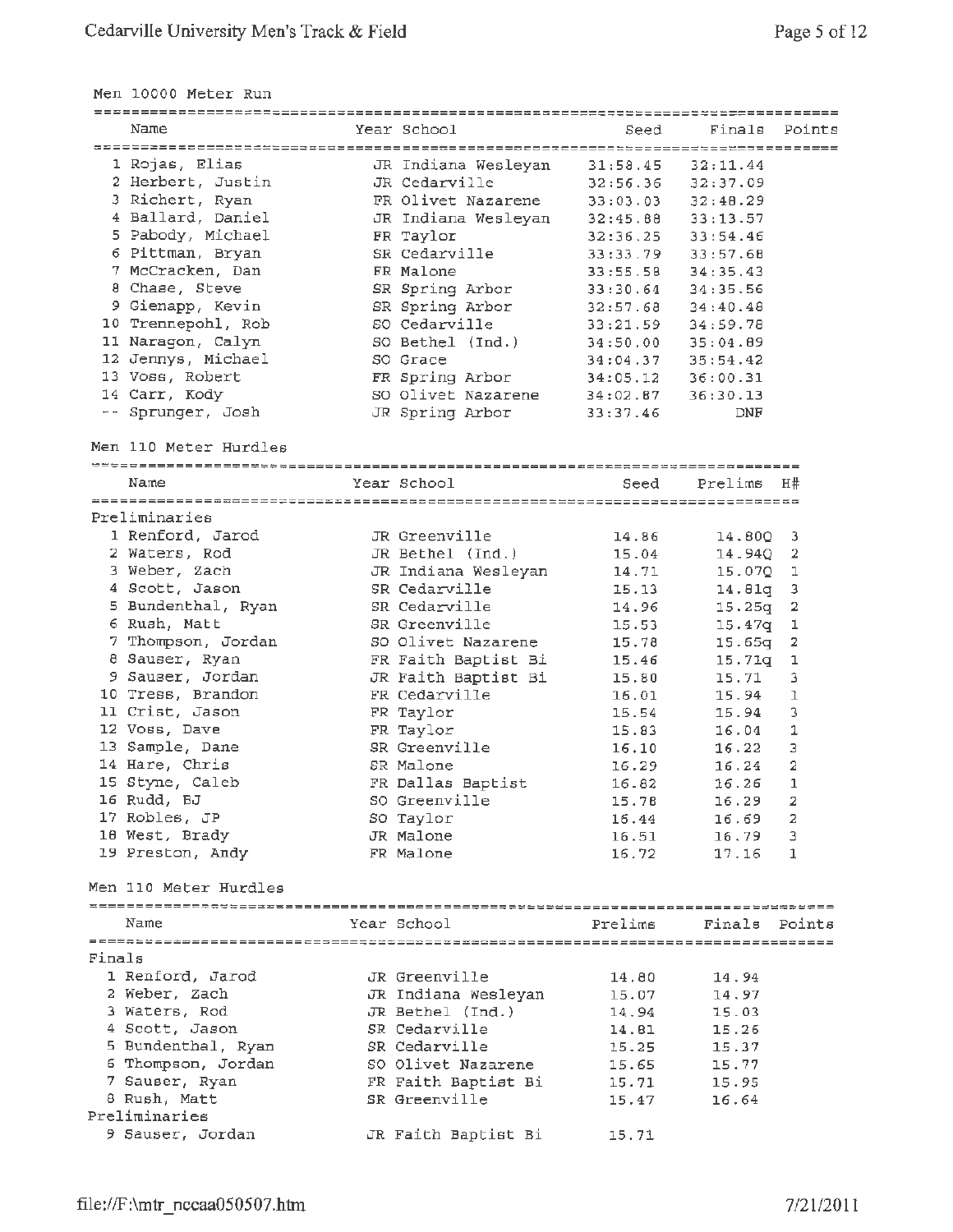$\bar{\star}$ 

|        | 10 Tress, Brandon     | FR Cedarville       | 15.94   |         |              |
|--------|-----------------------|---------------------|---------|---------|--------------|
|        | 11 Crist, Jason       | FR Taylor           | 15.94   |         |              |
|        | 12 Voss, Dave         | FR Taylor           | 16.04   |         |              |
|        | 13 Sample, Dane       | SR Greenville       | 16.22   |         |              |
|        | 14 Hare, Chris        | SR Malone           | 16.24   |         |              |
|        | 15 Styne, Caleb       | FR Dallas Baptist   | 16.26   |         |              |
|        | 16 Rudd, BJ           | SO Greenville       | 16.29   |         |              |
|        |                       |                     | 16.69   |         |              |
|        | 17 Robles, JP         | SO Taylor           |         |         |              |
|        | 18 West, Brady        | JR Malone           | 16.79   |         |              |
|        | 19 Preston, Andy      | FR Malone           | 17.16   |         |              |
|        |                       |                     |         |         |              |
|        | Men 400 Meter Hurdles |                     |         |         |              |
|        |                       |                     |         |         |              |
|        | Name                  | Year School         | Seed    | Prelime | H#           |
|        |                       |                     |         |         |              |
|        | 1 Voss, Dave          | FR Taylor           | 55.54   | 54.90Q  | 2            |
|        | 2 Bundenthal, Ryan    | SR Cedarville       | 54.47   | 55.360  | з            |
|        | 3 Sauser, Jordan      | JR Faith Baptist Bi | 53.46   | 55.920  | $\mathtt{1}$ |
|        | 4 Waters, Rod         | JR Bethel (Ind.)    | 55.53   | 55.28q  | 2            |
|        |                       |                     |         |         |              |
|        | 5 Plake, Chuck        | SR Roberts Wesleyan | 57.88   | 56.46q  | 1            |
|        | 6 Preston, Andy       | FR Malone           | 56.54   | 56.66q  | 1            |
|        | 7 Tress, Brandon      | FR Cedarville       | 57.99   | 56.68q  | ı            |
|        | 8 Easterling, Jon     | SO Malone           | 56.64   | 56.77q  | з            |
|        | 9 Kuhn, Kevin         | SO Cedarville       | 56.31   | 57.07   | 1            |
|        | 10 Nowels, Kelly      | FR Cedarville       | 57.38   | 57.15   | 3            |
|        | 11 Brueckner, Jay     | JR Malone           | 56.81   | 57.30   | 2            |
|        | 12 Oliver, Garrett    | FR Malone           | 58.01   | 57.42   | 3            |
|        | 13 Dunbar, Randy      | SR Taylor           | 57.25   | 58.12   | 2            |
|        |                       |                     |         |         | Э            |
|        | 14 Sauser, Ryan       | FR Faith Baptist Bi | 56.10   | 58.16   |              |
|        | 15 Robles, JP         | SO Taylor           | 58.24   | 58.53   | 2            |
|        | 16 Sample, Dane       | SR Greenville       | 59.30   | 58,67   | 2            |
|        | 17 Cady, Stephen      | SO Indiana Wesleyan | 59.74   | 58.92   | 3            |
|        | 18 Thada, Brad        | FR Indiana Wesleyan | 1:00.10 | 59.45   | ı            |
|        |                       |                     |         |         |              |
|        | Men 400 Meter Hurdles |                     |         |         |              |
|        |                       |                     |         |         |              |
|        | Name                  | Year School         | Prelims | Finals  | Points       |
|        |                       |                     |         |         |              |
| Finals |                       |                     |         |         |              |
|        | 1 Sauser, Jordan      | JR Faith Baptist Bi | 55.92   | 53.54   |              |
|        |                       |                     |         |         |              |
|        | 2 Waters, Rod         | JR Bethel (Ind.)    | 55.28   | 54.35   |              |
|        | 3 Bundenthal, Ryan    | SR Cedarville       | 55.36   | 54.40   |              |
|        | 4 Voss, Dave          | FR Taylor           | 54.90   | 55.23   |              |
|        | 5 Plake, Chuck        | SR Roberts Wesleyan | 56.46   | 55.82   |              |
|        | 6 Tress, Brandon      | FR Cedarville       | 56,68   | 56.37   |              |
|        | 7 Preston, Andy       | FR Malone           | 56.66   | 56.40   |              |
|        | -- Easterling, Jon    | SO Malone           | 56.77   | DNF     |              |
|        | Preliminaries         |                     |         |         |              |
|        | 9 Kuhn, Kevin         | SO Cedarville       | 57.07   |         |              |
|        | 10 Nowels, Kelly      | FR Cedarville       | 57.15   |         |              |
|        |                       |                     |         |         |              |
|        | 11 Brueckner, Jay     | JR Malone           | 57.30   |         |              |
|        | 12 Oliver, Garrett    | FR Malone           | 57.42   |         |              |
|        | 13 Dunbar, Randy      | SR Taylor           | 58.12   |         |              |
|        | 14 Sauser, Ryan       | FR Faith Baptist Bi | 58.16   |         |              |
|        | 15 Robles, JP         | SO Taylor           | 58.53   |         |              |
|        | 16 Sample, Dane       | SR Greenville       | 56.67   |         |              |
|        | 17 Cady, Stephen      | SO Indiana Wesleyan | 58.92   |         |              |
|        | 18 Thada, Brad        | FR Indiana Wesleyan | 59.45   |         |              |
|        |                       |                     |         |         |              |

Men 3000 Meter Steeplechase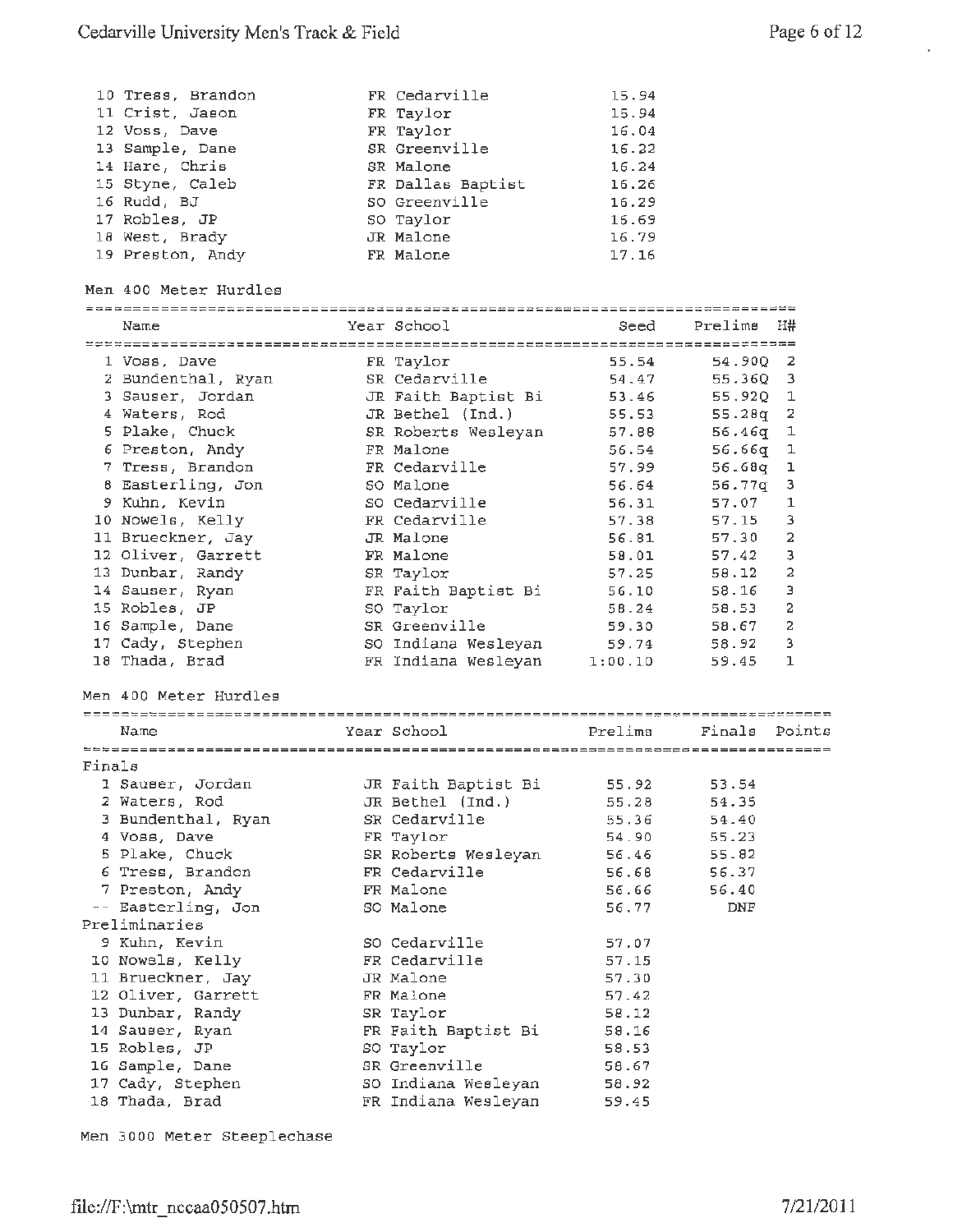| Name                     | Year School         | Seed                      |          | Finals Points |
|--------------------------|---------------------|---------------------------|----------|---------------|
|                          |                     |                           |          |               |
| 1 Kuhn, Kevin            | SO Cedarville       | 9:20.55                   | 9:32.77  |               |
| 2 Sage, Garrett          | FR Dallas Baptist   | 9:54.00                   | 9:43.19  |               |
| 3 Robertson, Tom         | FR Taylor           | 9:59.64                   | 9:48.20  |               |
| 4 Mills, Kevin           | SR Spring Arbor     |                           | 9:55.49  |               |
| 5 Thomack, Andy          | SR Greenville       | 9:58.79                   | 9:59.62  |               |
|                          |                     | 9:56.14                   |          |               |
| 6 Alles, Doug            | FR Indiana Wesleyan |                           | 10:03.82 |               |
| 7 Dye, Stephen           | SR Indiana Wesleyan | 9:48.63                   | 10:07.94 |               |
| 8 Cady, Stephen          | SO Indiana Wesleyan | 10:01.50                  | 10:11.96 |               |
| 9 Armstead, Justin       | FR Olivet Nazarene  | 10:20.80                  | 10:18.74 |               |
| 10 Williams, Evan        | Roberts Wesleyan    | 10:19.91                  | 10:25.62 |               |
| 11 Burns, Keith          | SO Malone           | 10:19.54                  | 10:30.12 |               |
| 12 Hansen, Matt          | SO Dallas Baptist   | 10:28.00                  | 10:38.08 |               |
| 13 Smith, Drew           | JR Taylor           | 10:23.30                  | 10:43.35 |               |
| Men 4x100 Meter Relay    |                     |                           |          |               |
|                          |                     |                           |          |               |
| School                   |                     | Seed                      | Finals   | Points        |
|                          |                     |                           |          |               |
| $1$ Bethel $(Ind.)$      |                     | 41.34                     | 41.30    |               |
| 2 Greenville             |                     | 42.33                     | 41.84    |               |
| 3 Taylor                 |                     | 42.82                     | 42.62    |               |
| 4 Indiana Wesleyan       |                     | 42.36                     | 42.76    |               |
| 5 Cedarville             |                     |                           |          |               |
|                          |                     | 44.69                     | 43.90    |               |
| 6 Malone                 |                     | 42.87                     | 44.20    |               |
| 7 Olivet Nazarene        |                     | 43.45                     | 44.36    |               |
| 8 Roberts Wesleyan       |                     | 45.23                     | 44.45    |               |
|                          |                     |                           |          |               |
| Men 4x400 Meter Relay    |                     |                           |          |               |
|                          |                     |                           |          |               |
| School                   |                     | Seed                      | Finals   | Points        |
|                          |                     |                           |          |               |
| 1 Taylor                 |                     | 3:20.17                   | 3:19.70  |               |
| 2 Greenville             |                     | 3:26.06                   | 3:21.58  |               |
| 3 Olivet Nazarene        |                     | 3:20.58                   | 3:22.01  |               |
| 4 Cedarville             |                     | 3:23.55                   | 3:24.41  |               |
| 5 Roberts Wesleyan       |                     | 3:25.51                   | 3:24.75  |               |
| 6 Indiana Wesleyan       |                     | 3:19.34                   | 3:25.39  |               |
| 7 Malone                 |                     | 3:20.42                   | 3:27.30  |               |
| -- Bethel (Ind.)         |                     | 3:20.07                   | DNF      |               |
|                          |                     |                           |          |               |
| Men 4x880 Yard Relay     |                     |                           |          |               |
| School                   |                     |                           |          |               |
|                          |                     | Seed                      |          | Finals Points |
|                          |                     |                           |          |               |
| 1 Malone                 |                     | 7:53.23                   | 7:47.62  |               |
| 1) Robinson, Paul FR     |                     | 2) Coates, Mike JR        |          |               |
| 3) Schweikert, Nik SO    |                     | 4) Sinick, Christopher FR |          |               |
| 2 Indiana Wesleyan       |                     | 7:48.28                   | 7:52.89  |               |
| 1) Miller, Joshua JR     |                     | 2) Fosa, Josh SO          |          |               |
| 3) Slabaugh, David JR    |                     | 4) Gingerich, Eric SR     |          |               |
| 3 Olivet Nazarene        |                     | B:04.00                   | 8:06.08  |               |
| 1) Thompson, Jonathon SR |                     | 2) Erway, Caleb SO        |          |               |
| 3) Fay, Ben FR           |                     | 4) Koch, Jerad FR         |          |               |
| 4 Greenville             |                     |                           | B:10.64  |               |
| 1) Robertson, Alex SO    |                     | 2) Putman, Ben JR         |          |               |
| 3) Chew, Joe SO          |                     | 4) Thomack, Andy SR       |          |               |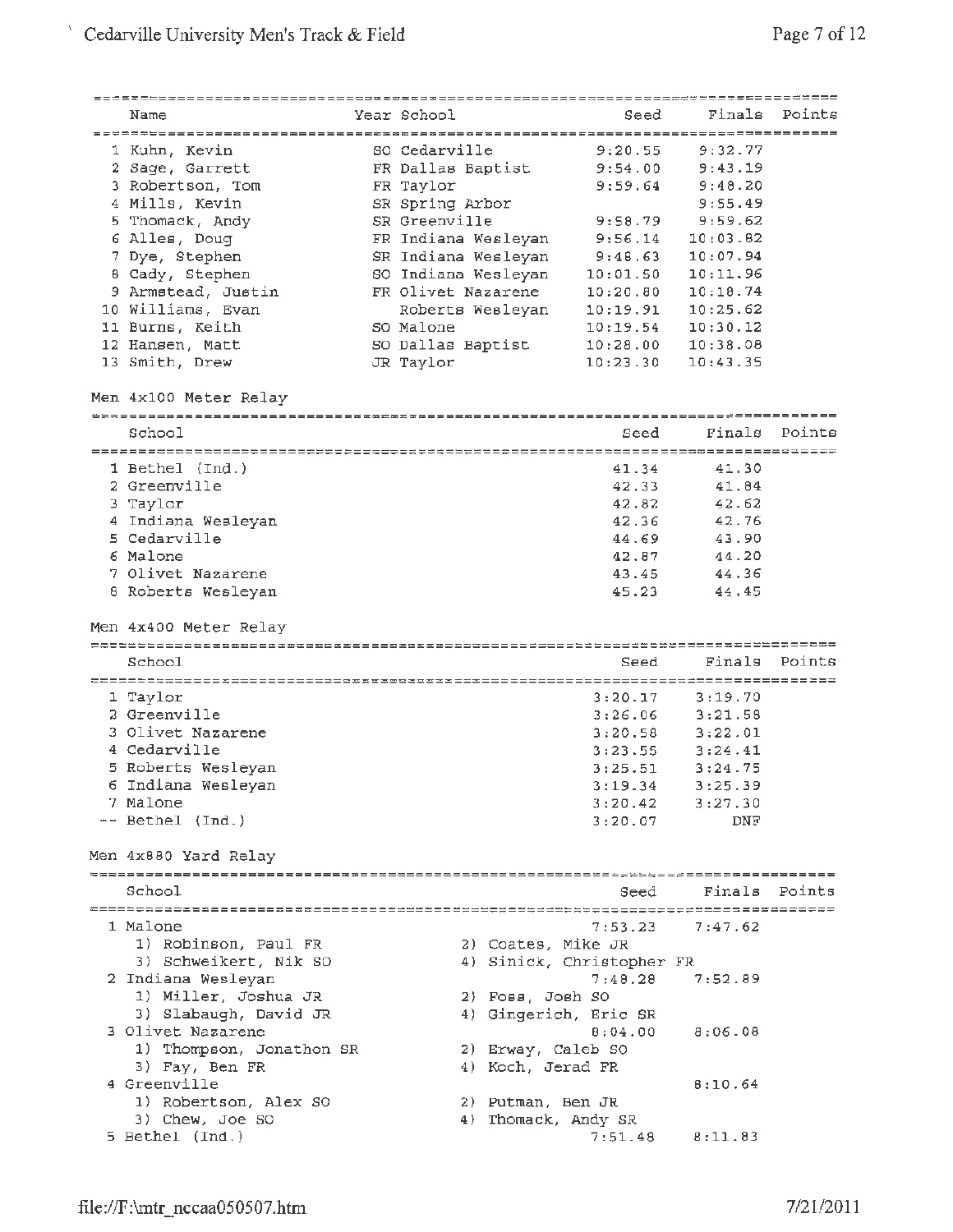| 1) Gray, Andrew JR    | 2) Prieb, David JR   |         |
|-----------------------|----------------------|---------|
| 3) Robinson, Scott SO | 4) Reel, Vincent SO  |         |
| 6 Taylor              | $8:03.37$ $8:11.88$  |         |
| 1) Brooks, David FR   | 2) Budd, Andrew FR   |         |
| 3) Frusti, Apollos FR | 4) Leman, Chris SO   |         |
| 7 Trinity Christian   | $8:16.54$ $8:12.89$  |         |
| 1) Muzuma, Joshua FR  | 2) Burr, Mike SO     |         |
| 3) Seegert, Joshua JR | 4) Jellema, Andy SO  |         |
| 8 Cedarville          | 7:49.53              | 8:23.02 |
| 1) Fox, Matt SO       | 2) Groman, Kurt FR   |         |
| 3) Kempton, Eric FR   | 4) Campbell, Seth SO |         |

Men High Jump

| Name                 | Year School         | seed          | Finals      |       |
|----------------------|---------------------|---------------|-------------|-------|
| 1 Hickox, Chris      | SO North Central (M | $6 - 08.00$   | $6 - 08.00$ | 2.03m |
| 2 Davis, Tyler       | SO Malone           | $6 - 06.25$   | $6 - 08.00$ | 2.03m |
| 3 Sawin, Jimmy       | SR Cedarville       | $6 - 08.00$   | $6 - 08.00$ | 2.03m |
| 4 Weber, Zach        | JR Indiana Wesleyan | $6 - 07 - 00$ | $6 - 04.00$ | 1.93m |
| 5 Crist, Jason       | FR Taylor           | $6 - 02.00$   | $6 - 04.00$ | 1.93m |
| 6 McLaughlin, Shane  | FR Malone           | $6 - 05.00$   | $6 - 02.00$ | 1.87m |
| 7 Metz, Luke         | SR Indiana Wesleyan | $6 - 07.00$   | $6 - 02.00$ | 1.87m |
| 8 Walker, William    | SO Bethel (Ind.)    | $6 - 02.00$   | $6 - 02.00$ | 1.87m |
| 9 West, Brady        | JR Malone           | $6 - 01.25$   | $6 - 00.00$ | 1.82m |
| 9 Hill, Michael      | FR Southwestern Chr | $6 - 01.50$   | $6 - 00.00$ | 1.82m |
| -- Dustman, Nathan   | JR Indiana Wesleyan | $6 - 02.00$   | NΗ          |       |
| -- Christenson, Luke | FR Oklahoma Wesleya | $6 - 00.00$   | NΗ          |       |

Men Pole Vault

| Name               | Year School         | Seed         | Finals       |       |
|--------------------|---------------------|--------------|--------------|-------|
| 1 Scott, Jason     | SR Cedarville       | $17 - 01.00$ | $17 - 00.00$ | 5.18m |
| 2 Hollis, Mark     | SR Olivet Nazarene  | $17 - 06.25$ | $17 - 00.00$ | 5.18m |
| 3 Swiech, Jim      | JR Roberts Wesleyan | $16 - 00.00$ | $16 - 00.00$ | 4.87m |
| 4 Burrington, Zach | JR Bethel (Ind.)    | $15 - 05.00$ | $15 - 09.00$ | 4.80m |
| 5 Jones, Mitchell  | SR Taylor           | $16 - 00.75$ | $15 - 05.00$ | 4.69m |
| 6 Gortney, Josh    | JR Malone           | $15 - 01.00$ | $15 - 00.00$ | 4.57m |
| 7 Manoque, Morqan  | SR Olivet Nazarene  | $14 - 06.25$ | $14 - 06.00$ | 4.41m |
| 8 Stewart, Brett   | FR Olivet Nazarene  | $15 - 00.00$ | $14 - 06.00$ | 4.41m |
| 8 Boley, Kyle      | JR Indiana Wesleyan | $14 - 06.00$ | $14 - 06.00$ | 4.41m |
| -- Short, Adam     | JR Bethel (Ind.)    | $12 - 00.00$ | ΝH           |       |

Men Long Jump

| Name                                                                                                                             | Year School                                                                                                                             | Seed                                                                    | Finals                                                                       |                                                                                                              |
|----------------------------------------------------------------------------------------------------------------------------------|-----------------------------------------------------------------------------------------------------------------------------------------|-------------------------------------------------------------------------|------------------------------------------------------------------------------|--------------------------------------------------------------------------------------------------------------|
| 1 Collet, Thomas<br>2 Thomas, Brandon<br>3 Garnett, Ryan<br>4 Swiech, Jim<br>5 Warhop, Chris<br>6 West, Brady<br>7 Hill, Michael | FR Indiana Wesleyan<br>JR Bethel (Ind.)<br>SR Greenville<br>JR Roberts Wesleyan<br>JR Bethel (Ind.)<br>JR Malone<br>FR Southwestern Chr | 7.17m<br>6.73m<br>6.80 <sub>m</sub><br>6.63m<br>6.70m<br>6.34m<br>6.61m | 7.11m<br>6.97m<br>6.80 <sub>m</sub><br>6.65m<br>6.63m<br>6.24m<br>$6 - 2.2m$ | $23 - 04.00$<br>$22 - 10.50$<br>$22 - 03.75$<br>$21 - 10.00$<br>$21 - 09.00$<br>$20 - 05.75$<br>$20 - 05.00$ |
| Men Triple Jump<br>Name                                                                                                          | Year School                                                                                                                             | Seed                                                                    | Prelims                                                                      |                                                                                                              |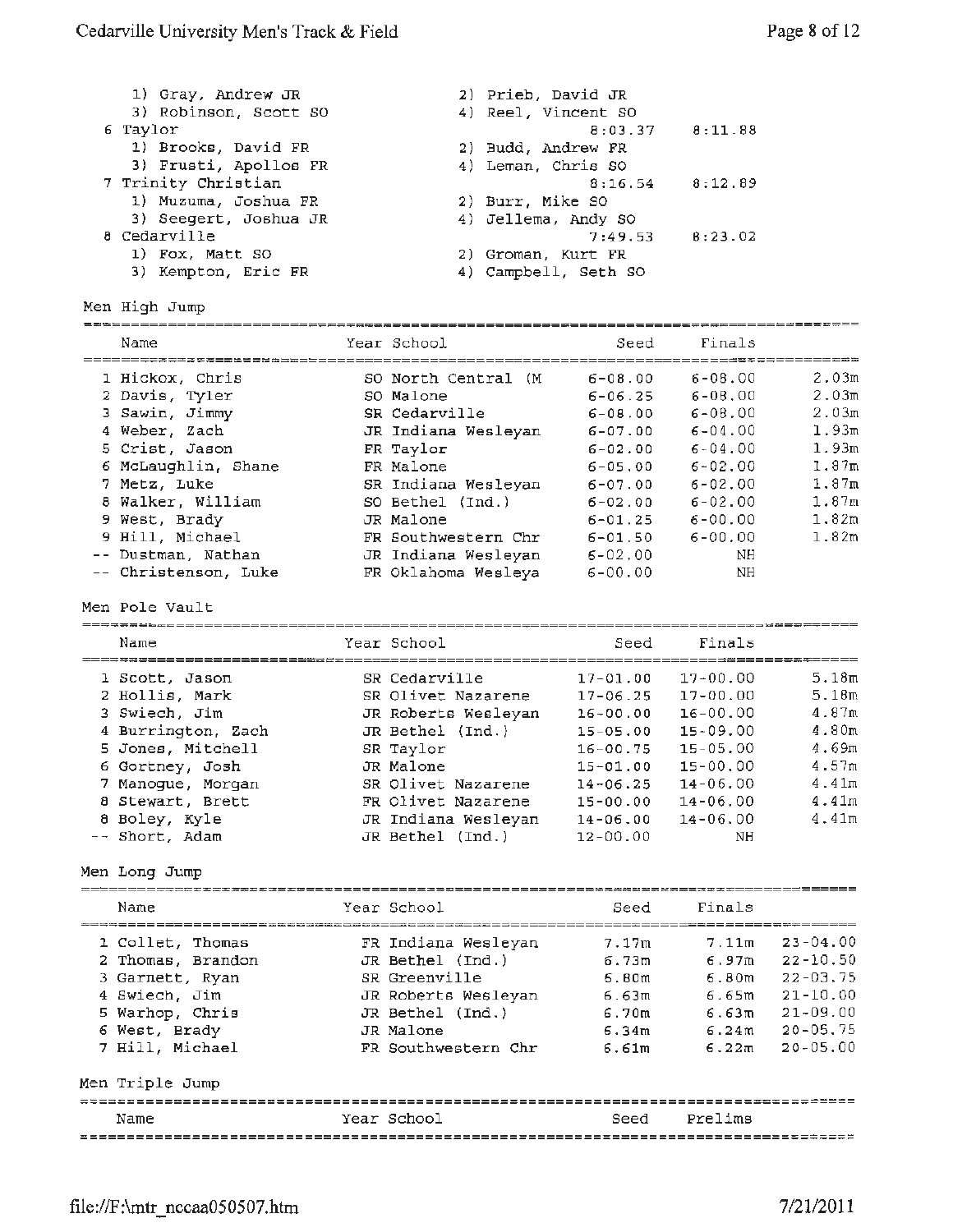| Preliminaries      |                      |        |                     |                |
|--------------------|----------------------|--------|---------------------|----------------|
| 1 Sykes, Giovanni  | FR Greenville        | 13.43m | 14.09mg             | $46 - 02.75$   |
| 2 Atchison, George | SR Greenville        | 13.16m | 13.44 <sub>mq</sub> | $44 - 01.25$   |
| 3 Beckford, Mark   | SO Taylor            | 12.75m | $13.31$ mg          | $43 - 08 - 00$ |
| 4 Davis, Tyler     | SO Malone            | 12.77m | $13.14$ ma          | $43 - 01.50$   |
| 5 Swiech, Jim      | JR Roberts Wesleyan  |        | 12.92mg             | $42 - 04.75$   |
| 6 Dustman, Nathan  | JR Indiana Wesleyan  | 12.56m | $12.75$ mg          | $41 - 10.00$   |
| 7 Williams, Josh   | FR Indiana Wesleyan  | 12.67m | 12.71 <sub>mq</sub> | $41 - 08.50$   |
| 8 Hawkins, Tim     | SO Greenville        | 12.52m | $12.49$ mg          | $40 - 11.75$   |
| 9 Metzger, Noah    | SO Greenville        | 12.43m | 12.39 <sub>ma</sub> | $40 - 07.75$   |
| 10 McCarty, Chris  | FR Olivet Nazarene   | 12.53m | 12.27m              | $40 - 03.25$   |
| 11 Crist, Jason    | FR Taylor            | 12.49m | 12.17m              | $39 - 11.25$   |
| 12 Walsh, Alex     | FR Bethel (Ind.)     | 12.57m | 12.13m              | $39 - 09.75$   |
| 13 Hickox, Chris   | SO North Central (M) |        | 12.04 <sub>m</sub>  | $39 - 06.00$   |
| 14 Bislow, Chase   | SR Bethel (Ind.)     | 12.42m | 12.00 <sub>m</sub>  | $39 - 04.50$   |
| 15 Hill, Michael   | FR Southwestern Chr  | 11.32m | 11.84m              | $38 - 10.25$   |

### Men Triple Jump

|      |             |                            | ____________ |
|------|-------------|----------------------------|--------------|
| Name | Year School | Prel<br>elims              | Finals       |
|      |             | ■■■■■■==================== |              |

| Finals |                    |                      |                    |                     |              |
|--------|--------------------|----------------------|--------------------|---------------------|--------------|
|        | 1 Sykes, Giovanni  | FR Greenville        | 14.09m             | 14.09m              | $46 - 02.75$ |
|        | 2 Atchison, George | SR Greenville        | 13.44m             | 13.71m              | $44 - 11.75$ |
|        | 3 Beckford, Mark   | SO Taylor            | 13.31m             | 13.31m              | $43 - 08.00$ |
|        | 4 Davis, Tyler     | SO Malone            | 13.14m             | 13.14m              | $43 - 01.50$ |
|        | 5 Swiech, Jim      | JR Roberts Wesleyan  | 12.92m             | 12.92m              | $42 - 04.75$ |
|        | 6 Dustman, Nathan  | JR Indiana Wesleyan  | 12.75m             | 12.92m              | $42 - 04.75$ |
|        | 7 Hawkins, Tim     | SO Greenville        | 12.49m             | 12.81m              | $42 - 00.50$ |
|        | 8 Williams, Josh   | FR Indiana Wesleyan  | 12.71m             | 12.71m              | $41 - 08.50$ |
|        | 9 Metzger, Noah    | SO Greenville        | 12.39m             | $12.54m$ $41-01.75$ |              |
|        | Preliminaries      |                      |                    |                     |              |
|        | 10 McCarty, Chris  | FR Olivet Nazarene   | 12.27m             |                     |              |
|        | 11 Crist, Jason    | FR Taylor            | 12.17m             |                     |              |
|        | 12 Walsh, Alex     | FR Bethel (Ind.)     | 12.13m             |                     |              |
|        | 13 Hickox, Chris   | SO North Central (M) | 12.04 <sub>m</sub> |                     |              |
|        | 14 Bislow, Chase   | SR Bethel (Ind.)     | 12.00m             |                     |              |
|        | 15 Hill, Michael   | FR Southwestern Chr  | 11.84m             |                     |              |

**Men** Shot Put

| Name                  |  | Year School         | Seed         | Prelime             |               |  |  |  |  |
|-----------------------|--|---------------------|--------------|---------------------|---------------|--|--|--|--|
|                       |  |                     | ============ |                     |               |  |  |  |  |
| 1 Michaud, Ben        |  | SO Cedarville       | $55 - 05.00$ | 16.70 <sub>mq</sub> | $54 - 09.50$  |  |  |  |  |
| 2 Bowman, John        |  | SO Indiana Wesleyan | $49 - 00.25$ | $15.26$ mg          | $50 - 00.75$  |  |  |  |  |
| 3 Henning, Neil       |  | JR Cedarville       | $49 - 05.00$ | $15.22$ mg          | $49 - 11.25$  |  |  |  |  |
| 4 Lavine, Travis      |  | JR Bethel (Ind.)    | $48 - 04.00$ | 14.94 <sub>mq</sub> | $49 - 00.25$  |  |  |  |  |
| 5 Kahanic, Nick       |  | JR Roberts Weslevan | $50 - 05.25$ | 14.31mg             | $46 - 11.50$  |  |  |  |  |
| 6 Foder, Kyle         |  | SR Greenville       | $43 - 04.50$ | $14.22$ mg          | $46 - 08.00$  |  |  |  |  |
| 7 Jackson, JJ         |  | FR Bethel (Ind.)    | $50 - 03.00$ | 14.14 <sub>mq</sub> | $46 - 04, 75$ |  |  |  |  |
| 8 Thomas, Kendall     |  | SO Olivet Nazarene  | $43 - 09.75$ | $13.73$ mg          | $45 - 00.50$  |  |  |  |  |
| 9 Jones, Paris        |  | SO Greenville       | $43 - 02.50$ | 12.87 <sub>ma</sub> | $42 - 02.75$  |  |  |  |  |
| 10 Marburger, Caleb   |  | FR Malone           | $45 - 01.50$ | 12.81m              | $42 - 00.50$  |  |  |  |  |
| 11 Hooven, Brandon    |  | FR Bethel (Ind.)    | $43 - 08.00$ | 12.55m              | $41 - 02.25$  |  |  |  |  |
| 12 Mazellan, Kyle     |  | FR Indiana Wesleyan | $40 - 04.00$ | 12.24 <sub>π</sub>  | $40 - 02.00$  |  |  |  |  |
| 13 Salcedo, Marcelino |  | FR Southwestern Chr | $42 - 00.75$ | 12.04m              | $39 - 06.00$  |  |  |  |  |
| -- Armstrong, Chad    |  | SR Malone           | $42 - 05.25$ | ND.                 |               |  |  |  |  |
| -- Cowan, Drew        |  | JR Taylor           | $42 - 02.00$ | <b>ND</b>           |               |  |  |  |  |

Men Shot Put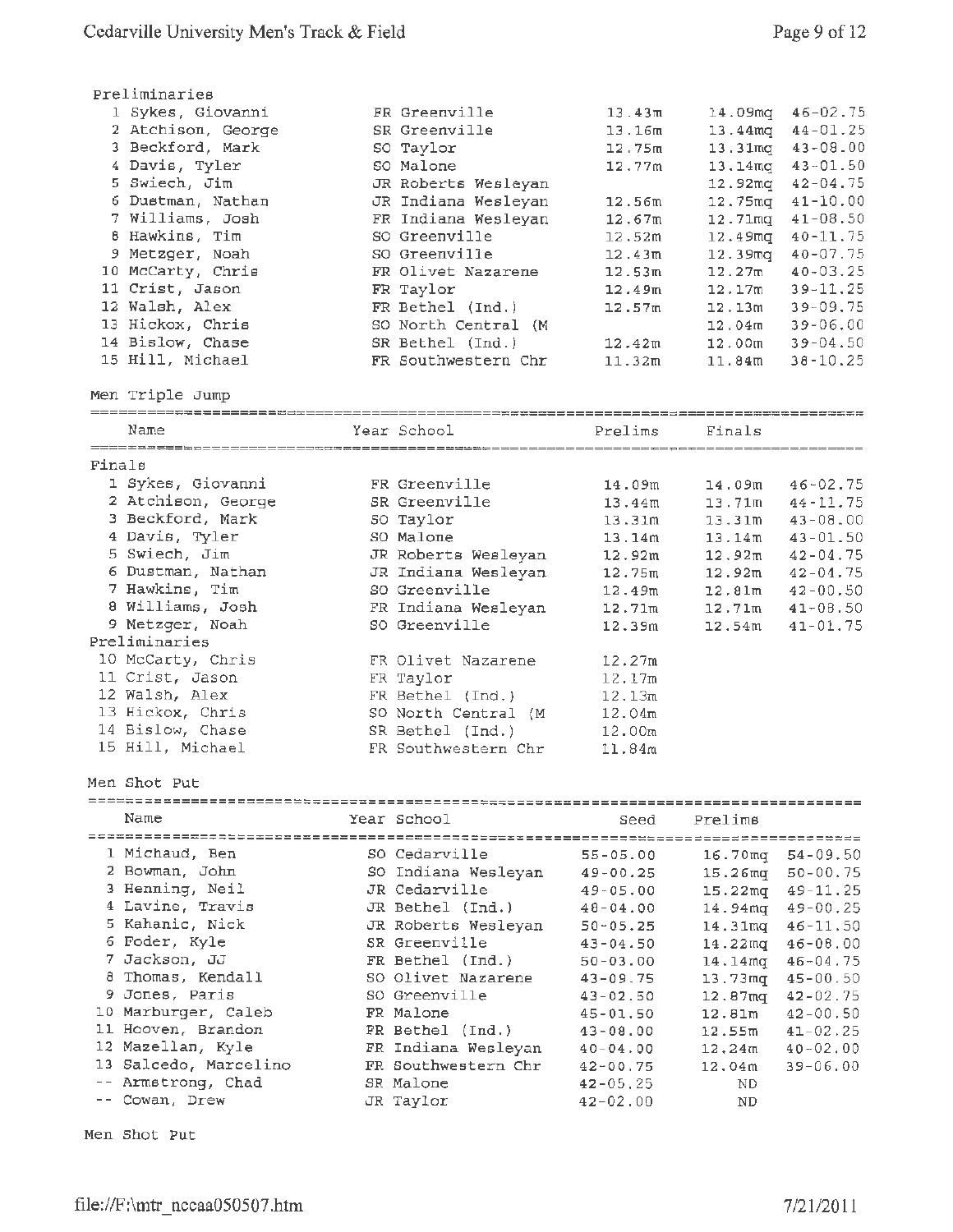|        | Name                                           | Year School                     | Prelims            | Finals             |               |
|--------|------------------------------------------------|---------------------------------|--------------------|--------------------|---------------|
|        |                                                |                                 |                    |                    |               |
| Finals |                                                |                                 |                    |                    |               |
|        | 1 Michaud, Ben                                 | SO Cedarville                   | 16.70 <sub>m</sub> | 16.70m             | $54 - 09.50$  |
|        | 2 Bowman, John                                 | SO Indiana Wesleyan             | 15.26m             | 15.26 <sub>m</sub> | $50 - 00, 75$ |
|        | 3 Henning, Neil                                | JR Cedarville                   | 15.22m             | 15.25m             | $50 - 00.50$  |
|        | 4 Lavine, Travis                               | JR Bethel (Ind.)                | 14.94m             | 14.94m             | $49 - 00.25$  |
|        | 5 Jackson, JJ                                  | FR Bethel (Ind.)                | 14.14m             | 14.85m             | $48 - 08.75$  |
|        | 6 Kahanic, Nick                                | JR Roberts Wesleyan             | 14.31m             | 14.31 <sub>m</sub> | $46 - 11.50$  |
|        | 7 Foder, Kyle                                  | SR Greenville                   | 14.22m             | 14.22m             | 46-08.00      |
|        | 8 Thomas, Kendall                              | SO Olivet Nazarene              | 13.73m             | 13.73m             | $45 - 00.50$  |
|        | 9 Jones, Paris                                 | SO Greenville                   | 12.87m             | 13.08m             | $42 - 11.00$  |
|        | Preliminaries                                  |                                 |                    |                    |               |
|        | 10 Marburger, Caleb                            | FR Malone                       | 12.81m             |                    |               |
|        | 11 Hooven, Brandon                             | FR Bethel (Ind.)                | 12.55m             |                    |               |
|        | 12 Mazellan, Kyle                              | FR Indiana Wesleyan             | 12.24m             |                    |               |
|        | 13 Salcedo, Marcelino                          | FR Southwestern Chr             | 12.04m             |                    |               |
|        | -- Armstrong, Chad                             | SR Malone                       | ND.                |                    |               |
|        | -- Cowan, Drew                                 | JR Taylor                       | ND.                |                    |               |
|        |                                                |                                 |                    |                    |               |
|        | Men Discus Throw                               |                                 |                    |                    |               |
|        | Name                                           | Year School                     | Seed               | Finals             |               |
|        | ======================<br>1 Bowman, John       | SO Indiana Wesleyan             | $72 - 00.50$       | 46.54m             | $152 - 08$    |
|        | 2 Kahanic, Nick                                | JR Roberts Wesleyan             | $50 - 09.25$       | 46.18m             | $151 - 06$    |
|        | 3 Cowan, Drew                                  | JR Taylor                       | $156 - 08$         | 45.76m             | $150 - 01$    |
|        | 4 Jump, Justin                                 | SO Malone                       | $148 - 01$         | 44.70m             | $146 - 08$    |
|        | 5 Henning, Neil                                | JR Cedarville                   | $126 - 07$         | 44.06m             | $144 - 07$    |
|        | 6 Kelling, Matthew                             | JR Olivet Nazarene              | $149 - 06$         | 42.88m             | $140 - 08$    |
|        | 7 Elmore, Sam                                  |                                 | $147 - 07$         | 42.10 <sub>m</sub> | $138 - 05$    |
|        | 8 Thomas, Kendall                              | FR Taylor<br>SO Olivet Nazarene |                    |                    |               |
|        |                                                |                                 | $38 - 05.25$       | 40.58m             | $133 - 02$    |
|        | 9 Hooven, Brandon                              | FR Bethel (Ind.)                | $124 - 07$         | 38.76m             | $127 - 02$    |
|        | 10 Hardman, Jeff                               | FR Bethel (Ind.)                | $128 - 10$         | 28.70m             | $94 - 02$     |
|        | Men Hammer Throw                               |                                 |                    |                    |               |
|        | ======================================<br>Name | Year School                     |                    | Prelims            |               |
|        |                                                |                                 | Seed               |                    |               |

-----------------------==~===========================~~;~===~~=~=================-- Preliminaries 1 Thomas, Kendall 50 Olivet Nazarene 165-07 50.24mq 164-10 2 Armstrong, Chad  $S$ R Malone  $157-04$  49.96m $q$   $163-11$ 3 Henning, Neil  $JR$  Cedarville  $162-07$  49.50mq  $162-05$ 

| n mannennell mort     | ON COUGLYTTE        | $\perp$ 0 $\leq$ - 0 $\neq$ |                     | 106-VJ     |
|-----------------------|---------------------|-----------------------------|---------------------|------------|
| 4 Jump, Justin        | SO Malone           | $51 - 03.50$                | 48.18ma             | $158 - 01$ |
| 5 Bowman, John        | SO Indiana Wesleyan | $171 - 08$                  | 48.08mq             | $157 - 09$ |
| 6 Foder, Kyle         | SR Greenville       | $152 - 07$                  | 46.50 <sub>m</sub>  | $152 - 07$ |
| 7 Maat, Christian     | SO Cedarville       | $158 - 04$                  | 45.90mg             | $150 - 07$ |
| 8 Carroll, Alan       | JR Greenville       | $143 - 11$                  | 44.52mg             | $146 - 01$ |
| 9 Kahanic, Nick       | JR Roberts Wesleyan | $56 - 06.50$                | 43.88 <sub>mq</sub> | $143 - 11$ |
| 10 Michaud, Ben       | SO Cedarville       | $155 - 08$                  | 43.12m              | $141 - 06$ |
| 11 Lavine, Travis     | JR Bethel (Ind.)    | $129 - 05$                  | 41.28m              | $135 - 05$ |
| 12 Sharp, Seth        | SR Malone           | $128 - 02$                  | 40.90 <sub>m</sub>  | $134 - 02$ |
| 13 Schortgen, Justin  | SO Indiana Wesleyan | $134 - 08$                  | 40.72m              | $133 - 07$ |
| 14 Gray, John         | FR Roberts Wesleyan |                             | 38.96m              | $127 - 10$ |
| 15 Jackson, JJ        | FR Bethel (Ind.)    | $135 - 04$                  | 38.32m              | $125 - 09$ |
| 16 McCormic, Zach     | SR Taylor           | $129 - 10$                  | 36.38m              | $119 - 04$ |
| 17 Salcedo, Marcelino | FR Southwestern Chr | $112 - 01$                  | 35.64m              | $116 - 11$ |
| -- Cowan, Drew        | JR Taylor           | $149 - 06$                  | ND.                 |            |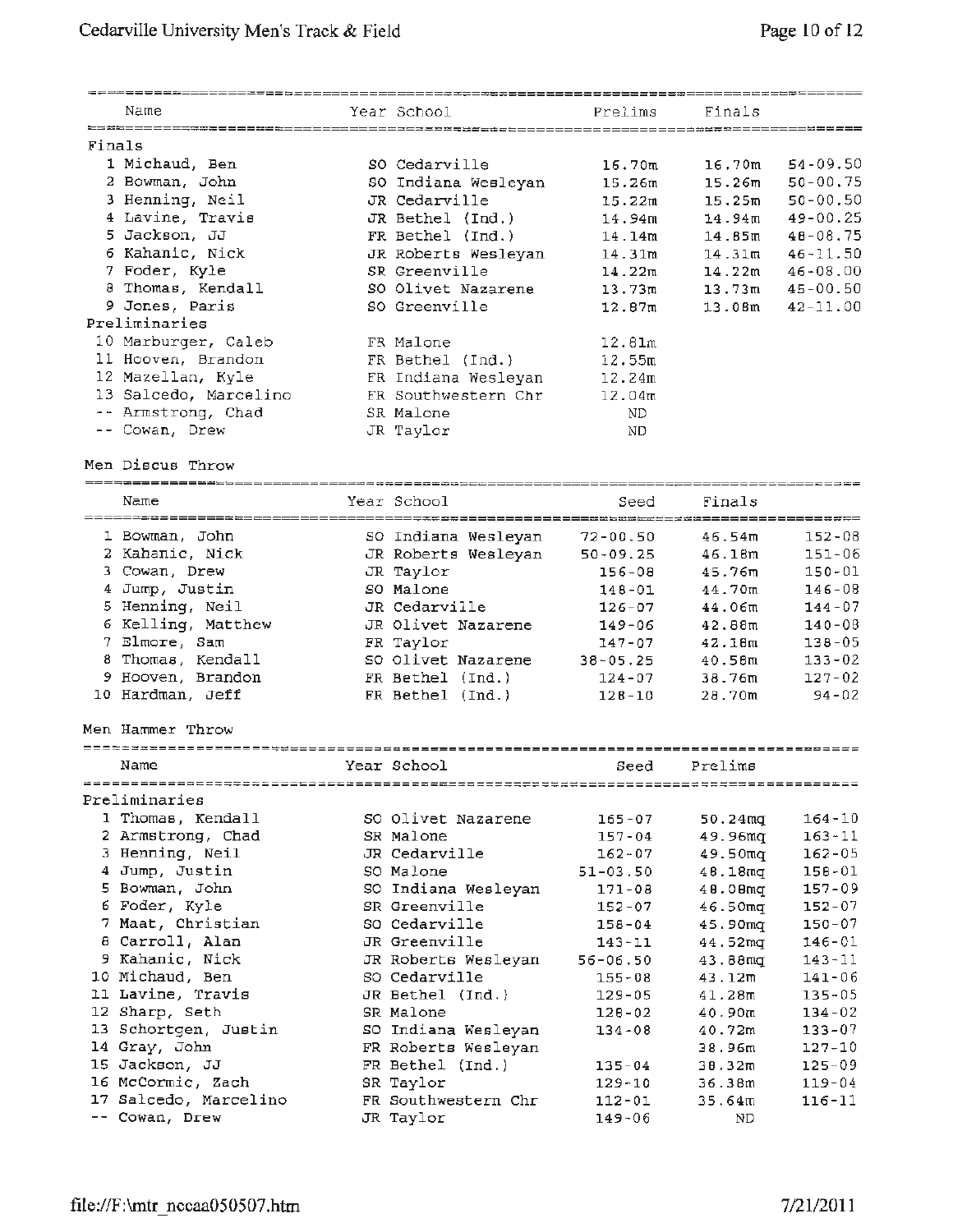Men Hammer Throw

|        | Men ugumet futow      |                     |              |             |            |
|--------|-----------------------|---------------------|--------------|-------------|------------|
|        | Name                  | Year School         | Prelims      | Finals      |            |
| Finals |                       |                     |              |             |            |
|        | 1 Bowman, John        | SO Indiana Wesleyan | 48.08m       | 55.20m      | 181-01     |
|        | 2 Armstrong, Chad     | SR Malone           | 49.96m       | 51.06m      | 167-06     |
|        | 3 Thomas, Kendall     | SO Olivet Nazarene  | 50.24m       | 50.28m      | $164 - 11$ |
|        | 4 Henning, Neil       | JR Cedarville       | 49.50m       | 49.54m      | $162 - 06$ |
|        | 5 Kahanic, Nick       | JR Roberts Wesleyan | 43.88m       | 49.04m      | $160 - 11$ |
|        | 6 Jump, Justin        | SO Malone           | 48.18m       | 48.18m      | $158 - 01$ |
|        | 7 Foder, Kyle         | SR Greenville       | 46.50m       | 46.50m      | $152 - 07$ |
|        | 8 Maat, Christian     | SO Cedarville       | 45.90m       | 45.68m      | $149 - 10$ |
|        | 9 Carroll, Alan       | JR Greenville       | 44.52m       | 44.52m      | $146 - 01$ |
|        | Preliminaries         |                     |              |             |            |
|        | 10 Michaud, Ben       | SO Cedarville       | 43.12m       |             |            |
|        | 11 Lavine, Travis     | JR Bethel (Ind.)    | 41.28m       |             |            |
|        | 12 Sharp, Seth        | SR Malone           | 40.90m       |             |            |
|        | 13 Schortgen, Justin  | SO Indiana Wesleyan | 40.72m       |             |            |
|        | 14 Gray, John         | FR Roberts Wesleyan | 38.96m       |             |            |
|        | 15 Jackson, JJ        | FR Bethel (Ind.)    | 38.32m       |             |            |
|        | 16 McCormic, Zach     | SR Taylor           | 36.38m       |             |            |
|        | 17 Salcedo, Marcelino | FR Southwestern Chr | 35.64m       |             |            |
|        | -- Cowan, Drew        | JR Taylor           | ND.          |             |            |
|        | Men Javelin Throw     |                     |              |             |            |
|        | Name                  | Year School         | Seed         | Prelims     |            |
|        |                       |                     |              |             |            |
|        | 1 Humbert, Tom        | SO Roberts Wesleyan | $82 - 07.50$ | 171-06g     | 52.27m     |
|        | 2 Hardman, Jeff       | FR Bethel (Ind.)    | $177 - 08$   | $165 - 07q$ | 50.46m     |
|        | 3 Manogue, Morgan     | SR Olivet Nazarene  | $167 - 03$   | $162 - 09q$ | 49.60m     |
|        | 4 West, Brady         | JR Malone           | $168 - 04$   | 157-06q     | 48.00m     |
|        | 5 Berning, Roger      | FR Malone           | $157 - 08$   | 147-06g     | 44.95m     |
|        | 6 Scott, Jason        | SR Cedarville       | $174 - 06$   | $147 - 00q$ | 44.80m     |
|        | 7 Kelling, Matthew    | JR Olivet Nazarene  | $55 - 07.25$ | 144-10q     | 44.14m     |
|        | 8 Elmore, Sam         | FR Taylor           | $149 - 10$   | 144-00a     | 43.89m     |
|        | 9 Waggoner, David     | SR Dallas Baptist   | $150 - 01$   | $143 - 11q$ | 43.86m     |
|        | 10 Kish, Mark         | SR Roberts Wesleyan | $55 - 11.25$ | $143 - 07$  | 43,76m     |
|        | 11 Vititoe, Cory      | FR Dallas Baptist   | $160 - 04$   | $143 - 05$  | 43.71m     |
|        | 12 Carroll, Alan      | JR Greenville       | 159-02       | 139-09      | 42.59m     |
|        | 13 Hickox, Chris      | SO North Central (M | $51 - 08.25$ | $134 - 00$  | 40.84m     |
|        | 14 Robinson, Scott    | SO Bethel (Ind.)    | $152 - 04$   | $133 - 09$  | 40.76m     |

| 18 Suhr, Scott<br>19 Boley, Kyle<br>20 Backhaus II, Ricky | FR Greenville<br>JR Indiana Wesleyan<br>SR North Central (M) | $152 - 07$<br>$49 - 02.75$ | $126 - 05$<br>$118 - 03$<br>$109 - 04$ | 38.53m<br>36.04m<br>33.32m |
|-----------------------------------------------------------|--------------------------------------------------------------|----------------------------|----------------------------------------|----------------------------|
| Men Javelin Throw                                         |                                                              |                            |                                        |                            |

|        | Name               |  | Year School         | Prelims    | Finals     |        |
|--------|--------------------|--|---------------------|------------|------------|--------|
| Finals |                    |  |                     |            |            |        |
|        | 1 Humbert, Tom     |  | SO Roberts Wesleyan | $171 - 06$ | $171 - 06$ | 52.27m |
|        | 2 Hardman, Jeff    |  | FR Bethel (Ind.)    | $165 - 07$ | $169 - 11$ | 51.79m |
|        | 3 Manoque, Morgan  |  | SR Olivet Nazarene  | $162 - 09$ | $165 - 04$ | 50.39m |
|        | 4 Kelling, Matthew |  | JR Olivet Nazarene  | $144 - 10$ | $161 - 01$ | 49.09m |
|        | 5 West, Brady      |  | JR Malone           | $157 - 06$ | $157 - 06$ | 48.00m |

15 Berning, Rick JR Malone 130-11 133-06 40.69m 16 Caster, Luke SR Faith Baptist Bi 147-08 130-01 39. 64m 17 Maat, Christian so Cedarville 148-07 129-06 39. 47m